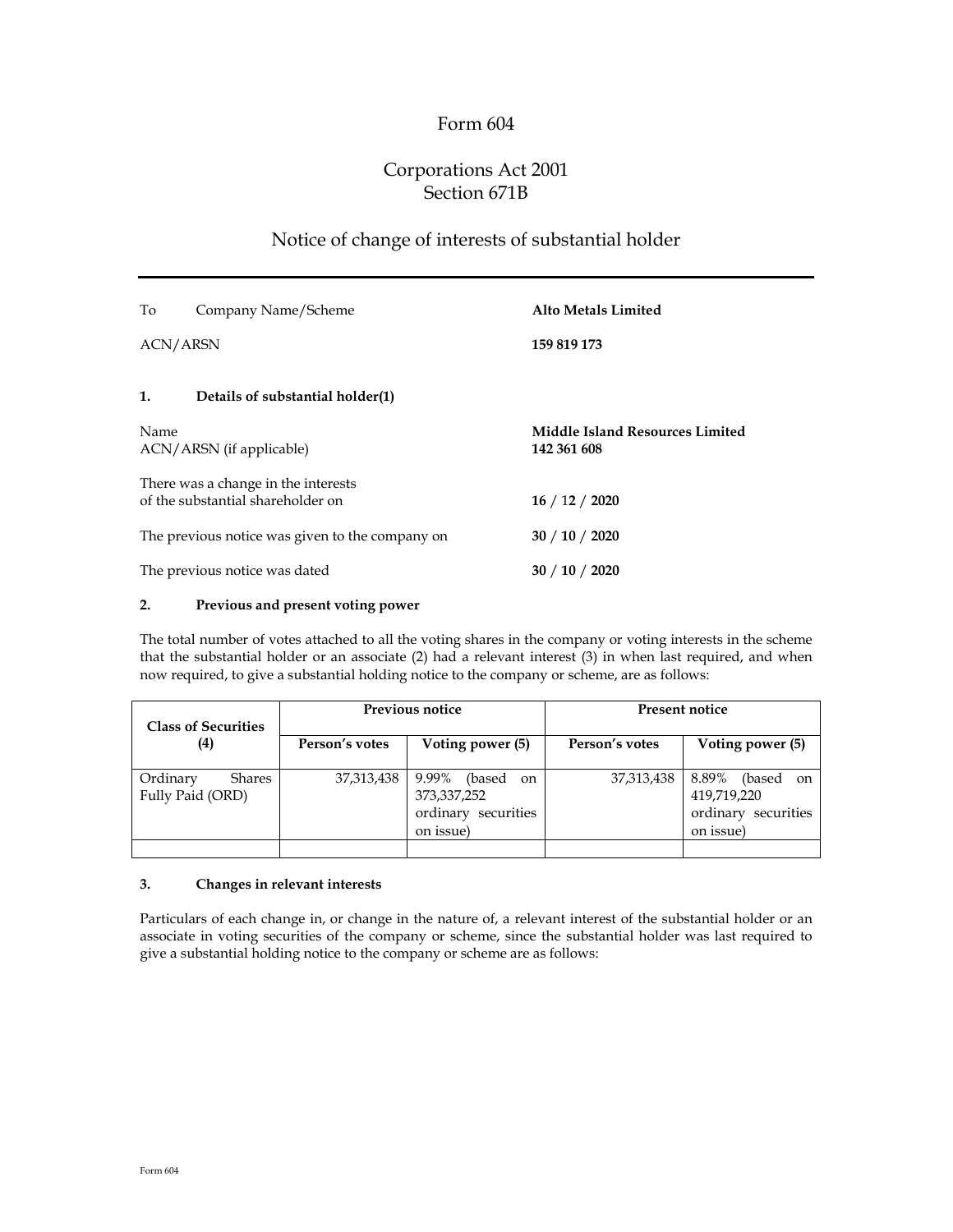| Date of<br>change | Person<br>whose<br>relevant<br>interest<br>changed | Nature of change (6)                                                                | Consideration<br>given in<br>relation to<br>change (7) | Class and<br>number of<br>securities<br>affected | Person's votes<br>affected            |
|-------------------|----------------------------------------------------|-------------------------------------------------------------------------------------|--------------------------------------------------------|--------------------------------------------------|---------------------------------------|
| 16/12/2020        | Middle<br>Island<br>Resources<br>Limited           | Increase in total number<br>of ordinary securities<br>on issue – Option<br>Exercise | N/A                                                    | 37,313,438<br><b>ORD</b>                         | Middle Island<br>Resources<br>Limited |
| 13/11/2020        | Middle<br>Island<br>Resources<br>Limited           | Increase in total number<br>of ordinary securities<br>on issue - Option<br>Exercise | N/A                                                    | 37,313,438<br>ORD                                | Middle Island<br>Resources<br>Limited |
| 30/10/2020        | Middle<br>Island<br>Resources<br>Limited           | Increase in total number<br>of ordinary securities<br>on issue - Option<br>Exercise | N/A                                                    | 37, 313, 438<br>ORD                              | Middle Island<br>Resources<br>Limited |

#### **4. Present relevant interests**

Particulars of each relevant interest of the substantial holder in voting securities after the change are as follows:

| <b>Holder</b> of<br>relevant<br>interest | Registered<br>holder of<br>securities | Person entitled<br>to be<br>registered as<br>holder (8) | Nature of<br>relevant<br>interest (6) | Class and<br>number of<br>securities | Person's votes |
|------------------------------------------|---------------------------------------|---------------------------------------------------------|---------------------------------------|--------------------------------------|----------------|
| Middle Island                            | Middle Island                         | Middle Island                                           | Direct                                | 37,313,438 ORD                       | 37,313,438     |
| Resources                                | Resources                             | Resources                                               |                                       |                                      |                |
| Limited                                  | Limited                               | Limited                                                 |                                       |                                      |                |
|                                          |                                       |                                                         |                                       |                                      |                |

### **5. Changes in association**

The persons who have become associates (2) of, ceased to be associates of, or have changed the nature of their association (9) with, the substantial holder in relation to voting interests in the company or scheme are as follows:

| Name and ACN/ARSN (if<br>applicable) | Nature of association |  |
|--------------------------------------|-----------------------|--|
|                                      | N/A                   |  |
|                                      |                       |  |

#### **6. Addresses**

The addresses of persons named in this form are as follows:

| Name                               | Address                                        |
|------------------------------------|------------------------------------------------|
| Middle Island Resources<br>Limited | Suite 2, 11 Ventnor Avenue, West Perth WA 6005 |
|                                    |                                                |